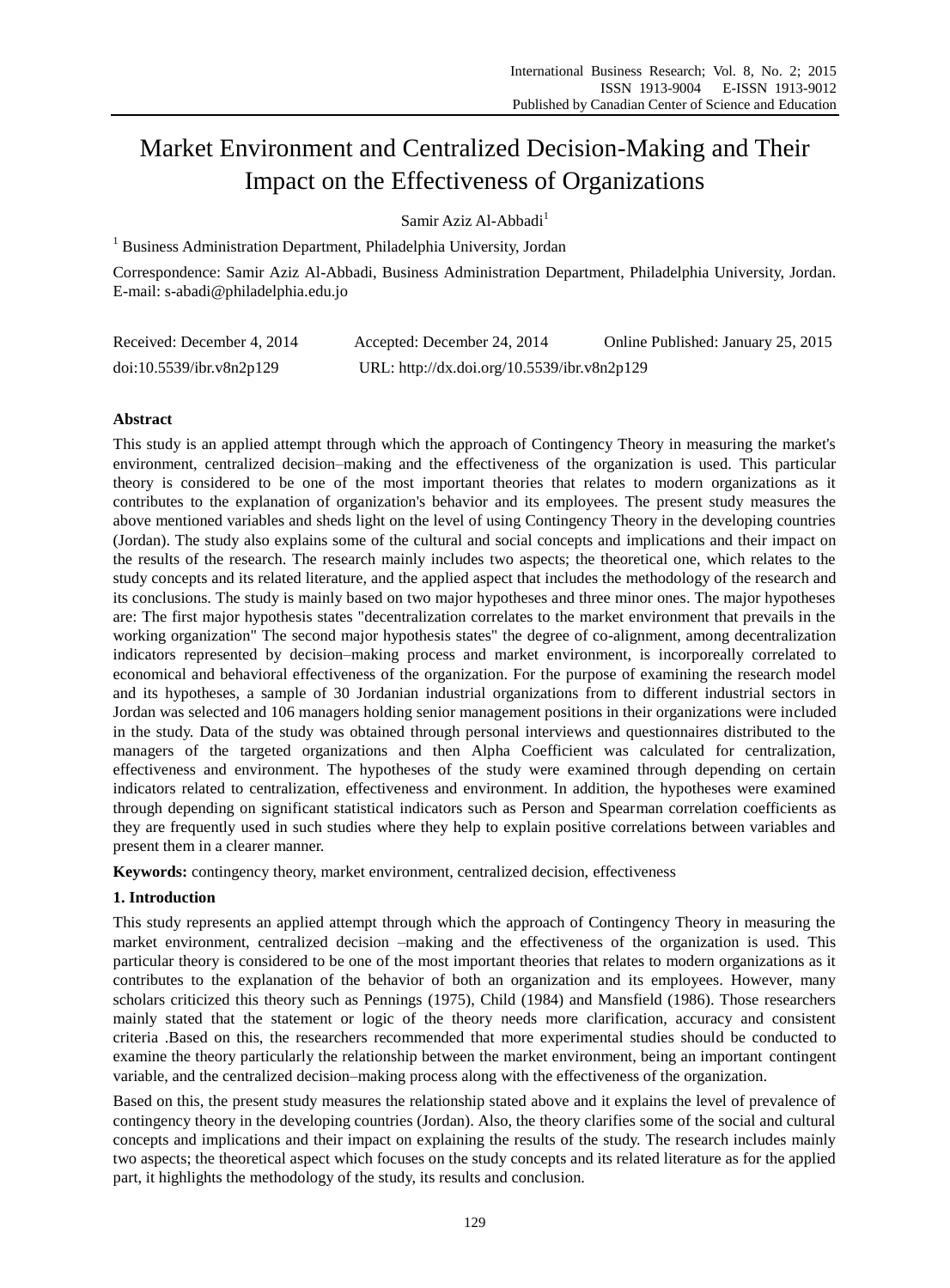### **2. Literature Review**

#### *2.1 Contingency Theory*

Contingency theory was known in the beginning of sixties in the last decade. The theory came as a response to the ideas called for by the classical and behavioral theories which analyze organizations in the market, This theory is based on the idea that the effectiveness of any organization in meeting its objectives depends on the degree of co alignment and consistency amongst all activities and actions of the organization and its contingent factors represented mainly by the size of technology and environment. Stalker and Burns (1961) Lawrence p.r and Lorsch (1967) and Thompson (1967) were the first pioneers who came up with these ideas. For example, Stalker and Burns (1996) conducted a study for ten industrial organizations in Scotland where they concluded that the change in market conditions (the environment of competitiveness) does affect the level of centralized decision- making process and the effectiveness of the organization. Within the same context, Lawrence and Lorsch (1967) studied the relationship between the structure of the organization and the change of its environment amongst a group of American industrial organizations. The study concluded that the level of centralized decision making affects the effectiveness of the organization in light of the constant changeable markets and the introduction of new developed technologies.

Therefore, the present study relied on the logic of this theory in order to measure the relationship between the market environment, centralized decision –making and effectiveness of the organization.

## *2.2 Market Environment*

There has been a great interest recently among social and behavioral researchers in studying the environment and its impact on the effectiveness and functions of the organization. Many of these researchers such as Emerl and Trist (1965) Thompson (1967) Dill (1958) Child (1973) and finally Lawrence and Lorsch (1967) had succeeded in building up theoretical and applied models to identify the concept of environment and its different classifications. Generally, environment stands for all the external and internal factors that influence the activities of the organization. Hall and Mintzberg (1979) Although this definition presents a comprehensive meaning for the concept of environment, but it should be noted here that not all factors do influence the activities of the organization and if they do, they have different degree of effect. Hence, Dill (1958) introduced the concept of environment which is known to be the part that belongs to the overall environment of the organization and relates directly to identifying the goals of the organization and meeting them. Dill referred to components of environment represented by consumers, suppliers, employees, competitors and government rules and legislation. This concept of environment has led to three major approaches to study environment and its impact on the activities of the organization:

The first approach is the economical approach which classifies environment into a group of market sectors such as competitors, suppliers, consumers, stakeholders and owners. The major advocates for this approach were Negandhi and Elmann (1973) Pfeffer and Leblici (1973).

The second approach is the environmental data which focuses on the availability of the adequate data on environment that is necessary for decision-making process. This approach was adopted by Lawrence and Lorsch (1967) and Thompson (1967). The third approach is the one which depends on analyzing the different relationships that exist in the organization and their relevance to its environment through identifying the ability of the organization to gain capital and workers and through identifying the relationship between one organization and other ones. This approach is called Resource –Dependence. The major scholars who adopted such approach are Emerson, (1962) and Blan (1967).

On the other hand, Mansfield (1986) and Child (1984) suggested that environment should be handled in parts and each of the above mentioned approaches should be considered separately when studying them in relation to the structure of the organization and its effectiveness. So, the present study depends on the market approach when dealing with environment as market environment is defined as "a group of external factors that focus on the relationship between the organization and consumers" Negandhi and Rolmann (1972). Azma and Mansfield (1981) For the purpose of the study, environment market has been divided into three major components:

- 1) Degree of price competiveness among producers for the same products or goods.
- 2) Delay of delivering goods to consumers.
- 3) Level of providing alternative products for consumers.

It is worth mentioning that these three parts were referred to in the study of Negandhi and Rolmann (1972) in India, Boseman Jones (1974) in Mexico and Rolmann (1981) in Wales – Britain which proves the validity and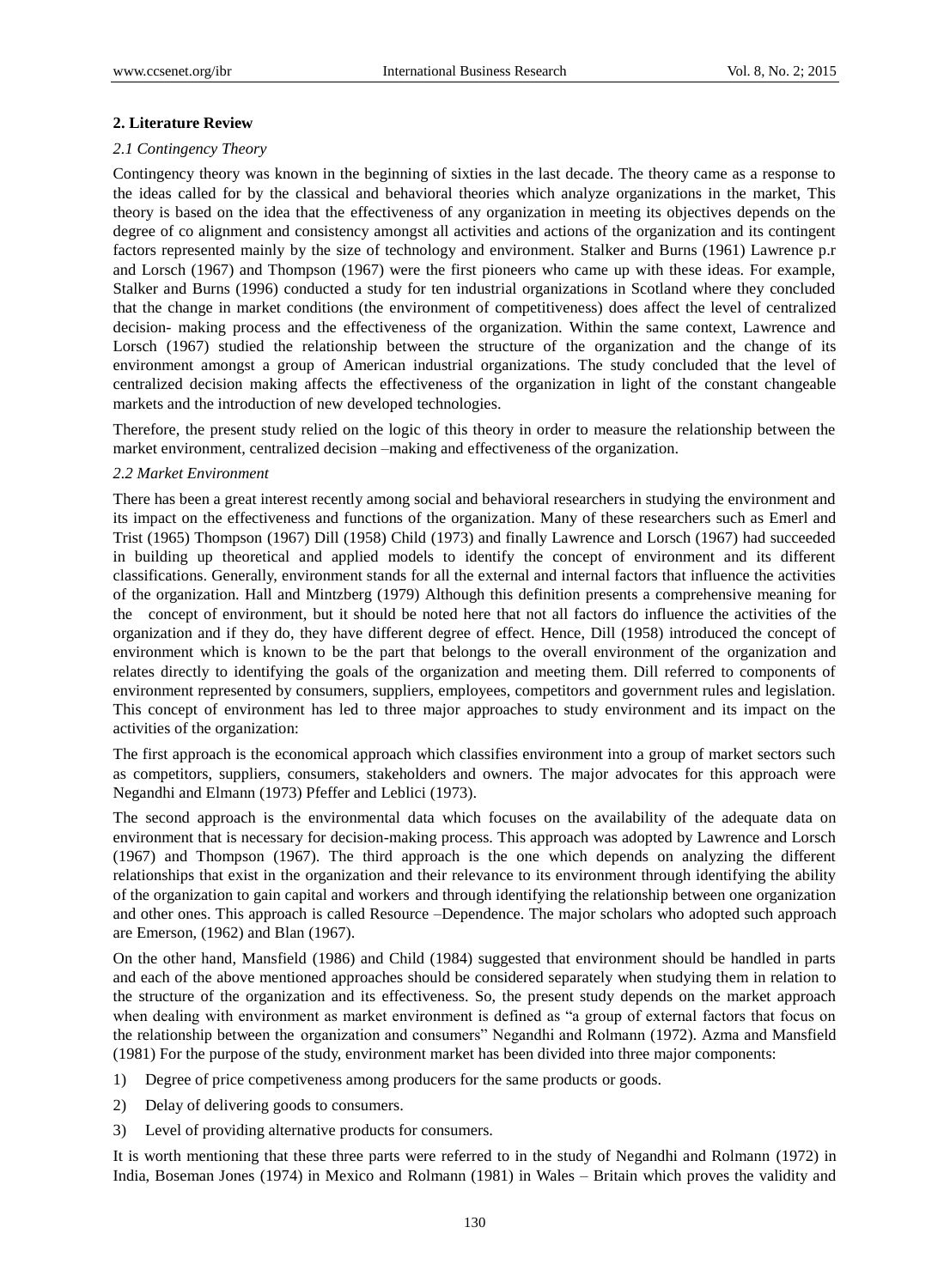reliability of including the three parts in this particular study.

# *2.3 Centralization of Decision Making*

Centralization is one of the key dimensions in the organization structure. This concept was tackled by classical and modern theories that study organizations. Weber (1949) defined centralization when discussing the theory of bureaucracy inside the organization as "the degree of centralizing and authorizing managers of different levels in the process of making decisions inside the organization". Centralization of decision making is related to contingent factors represented by the size of the organization, technology and environment. The present study will focus on centralization indicators referred to by Negandhi and Rolmann (1976) Azma and Mansfield (1981) and Boseman and Jones (1976) representing the following:

- 1) The level of focus made by parties of authority on the process of decision making related to management policies such as production, marketing, financial aspects and individuals.
- 2) The level of employees' participation in decision making.
- 3) The participation of different levels of management in delivering and activating data and information to different levels.

# *2.4 Organization Effectiveness*

Steers (1977) Etzini (1964) defined organization effectiveness as "the ability of the organization to achieve its goals". Pennings (1975) on the other hand, indicated that effectiveness is "the ability of the organization in creating a high level of consistency among the organization structure and its environment". It is worth mentioning that the present study adopts Steers' definition which focuses on the ability of the organization to achieve its goals supported by Goal- Model where effectiveness is divided into two types; the economical and the behavioral.

The behavioral effectiveness reflects the ability of the organization to:

- 1) Maintain workers of high skills.
- 2) Lift the spirits of the workers and their level of satisfaction.
- 3) Maintain good and positive relationships amongst the different departments of the organization.
- 4) Enhance strong relationships amongst colleagues and seniors.
- 5) Decrease the rate of workers' turn on and their absence.
- 6) Recruit competent mangers in senior positions.

As for the economical effectiveness, it represents the ratios of growth in sales and the capital revenues. These factors were used in different studied and applied in different environments such as the study of Negandhi and Rolmann (1972) in India and Boseman Jones (1981). In Mexico and that provides evidence for the validity of the criteria for measuring organization effectiveness.

## *2.5 The Relationship between Market Environment, Centralization and Effectiveness*

This part of the study introduces the related literature that shed light on the contingent relationship between market environment, centralization and effectiveness of the organization. Burns and Stalker (1967) were the first scholars who studied this relationship where they focused on the relationship between market environment, representing its economic and technological aspects, and some indicators related to the structure of the organization (such as authority hierarchy and centralization of decision making). The researchers concluded that there are two organizational structures; organic and automated structures. Their study indicated the effectiveness of the organization increased in the changeable market environment when the organization adopts the organic structure (a high level of decentralization of decision –making). As for stable environments, organizations can resort to automated structure in order to increase the effectiveness of the organization for fulfilling the goals of the organization.

In America, Lawrence and Lorsch (1967) attempted to study the environment uncertainty (with regard to economic and technological changes) and its relationship with organizational structure and the effectiveness of the organization. They studied such relationship in some of the American industrial organizations where they concluded that successful and effective organizations working in dynamic environment tend to employ a high level of decentralization in decision making process compared with other organizations that work within a stable environment where such organizations tend to follow a high level of centralization in view to increase their effectiveness.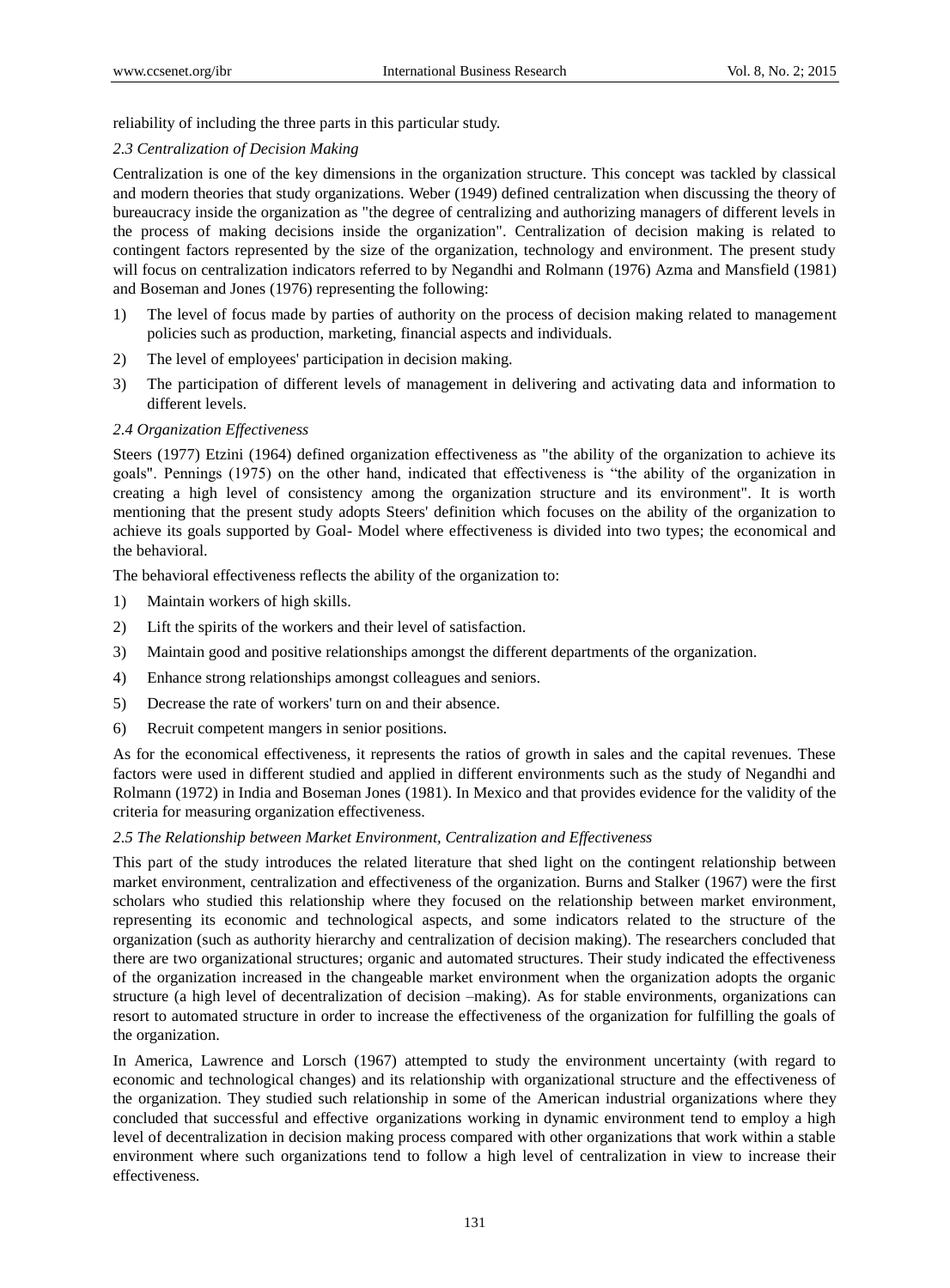Negandhi and Remain (1972) studied the above mentioned relationship in 30 industrial organizations in India. The study has come up with the idea that decentralization of decision making has direct relationship with the effectiveness of the organization within changeable or even stable market environments. The researchers stated that such relationship could be of a great value in the changeable market environment unlike the stable market environment. They also referred to their results being quite different from those of other studies and that is due to the different cultural, economic and social factors that prevail in the developing countries compared with those of the developed countries.

Boseman and Jones (1974) conducted the same study in twenty industrial organizations in Mexico though being a country with totally different history and culture. The researchers used the same tools employed in the previous study. The study concluded that centralization of decision making has direct relationship with the behavioral effectiveness of the organization in both changeable and stable market environments. Besides, they showed that there is a weak relationship between the decentralization of decision making and the economical effectiveness of the organization within changeable and stable market environments. The researchers justified that these results came to be different from those listed in the study of India simply because of factors related to bias and economic and cultural values that distinguish Mexico from India.

The same relationship was again addressed by Rimann (1976) but this time in 19 industrial organizations in Ohio. The study indicated that there is an incorporeal relationship between decentralization and the effectiveness of the organization in stable environments.

Finally, Azma and Mansfield (1981) studied 25 industrial organizations in Wales in the UK where they used the same criteria employed in the previous studies. The study concluded that there is a negative relationship between the decentralization of the organization and its behavioral effectiveness in changeable and stable environments and this also applies to the economical effectiveness. On the other hand, they criticized the contingency theory because of the inconsistency and contradiction of the results presented in different studies though using the same criteria. They also recommended that there should be more detailed studies on this particular and should field and should be conducted in different environments so that the validity of contingency theory can be examined highlighting the relationship between the market, centralized decision making and the effectiveness of the organization. Therefore, the researcher would remind readers here that he could not find recent studies on this particular topic as it has not been tackled yet in the developing countries.

## **3. Study Objectives**

The present study sheds light on the contingent approach to address the above mentioned relationship through:

- 1) Examining the relationship between the effectiveness of the organization and the level of centralization of decision making particularly decisions related to management policies, involving employees in decision making and the delivery of data and information among all levels of management.
- 2) Examining the relationship between market environment and centralization of decision making and its implications on behavioral and economical effectiveness of the organization.
- 3) Explaining the implications of the theoretical and practical results of the research model.

# **4. Research Model and Hypotheses**

Based on the review of related literature and the objectives of the study, the present paper proposes that the decentralization of decision making is related to the type of market environment whether stable or changeable. The model presented below suggests that the behavioral and economical effectiveness of the organization depends mainly on the co-alignment and consistency that exist between centralization and the environment of the market. Therefore, whenever the environment of the market seems to be changeable, the organization tends to adopt decentralization of decision making and it enhances the involvement of workers in decision making process and delivers data among them throughout all level of management. The organization applies this mechanism to achieve its goals. So, the relationships presented in the model below introduce two major hypotheses.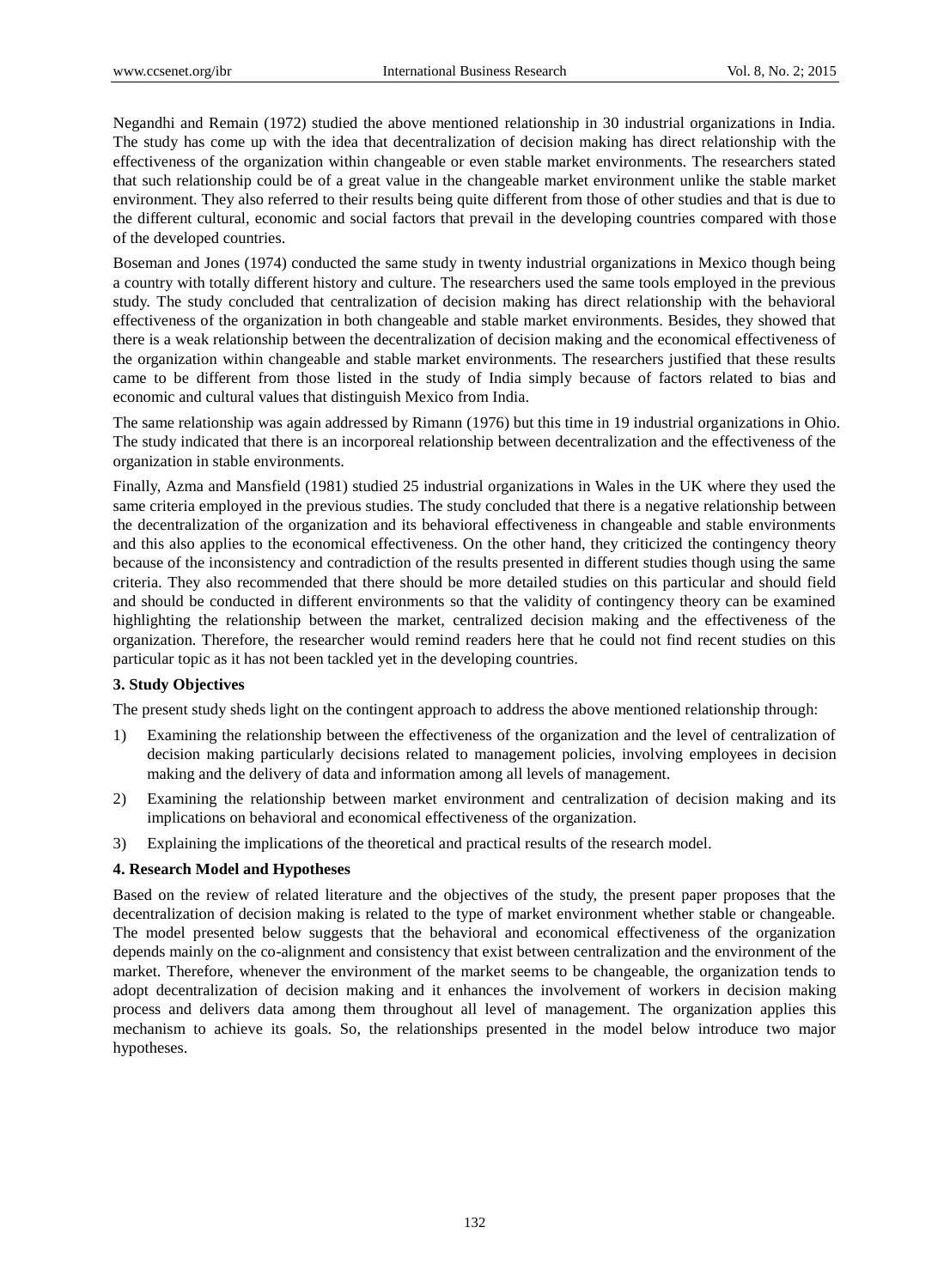

Figure 1. Research model

# **5. Major Hypothesis**

## *5.1 First Major Hypothesis*

Decentralization is directly related to the conditions of the market environment .Minor hypotheses can be derived from the major one:

First, the organization shows increased tendency towards employing decentralization of decision making especially decisions related to major management policies inside changeable market environments compared to stable ones.

Second, the organization shows increased tendency towards a high level of workers' involvement at different management levels in the process of strategic planning inside changeable market environments compared to stable ones.

Third, the organization shows increased tendency towards high level of involvement mainly in delivering data and information especially the information about the organization's key decisions (decisions regarding the policies and the plans of the organization) and distributing it to all management levels inside changeable market environments compared to stable ones.

# *5.2 Second Major Hypothesis*

Co alignment level among decentralization of decision making process and the environment correlate incorporeally with the economical and behavioral effectiveness of the organization. The following minor hypotheses can be derived: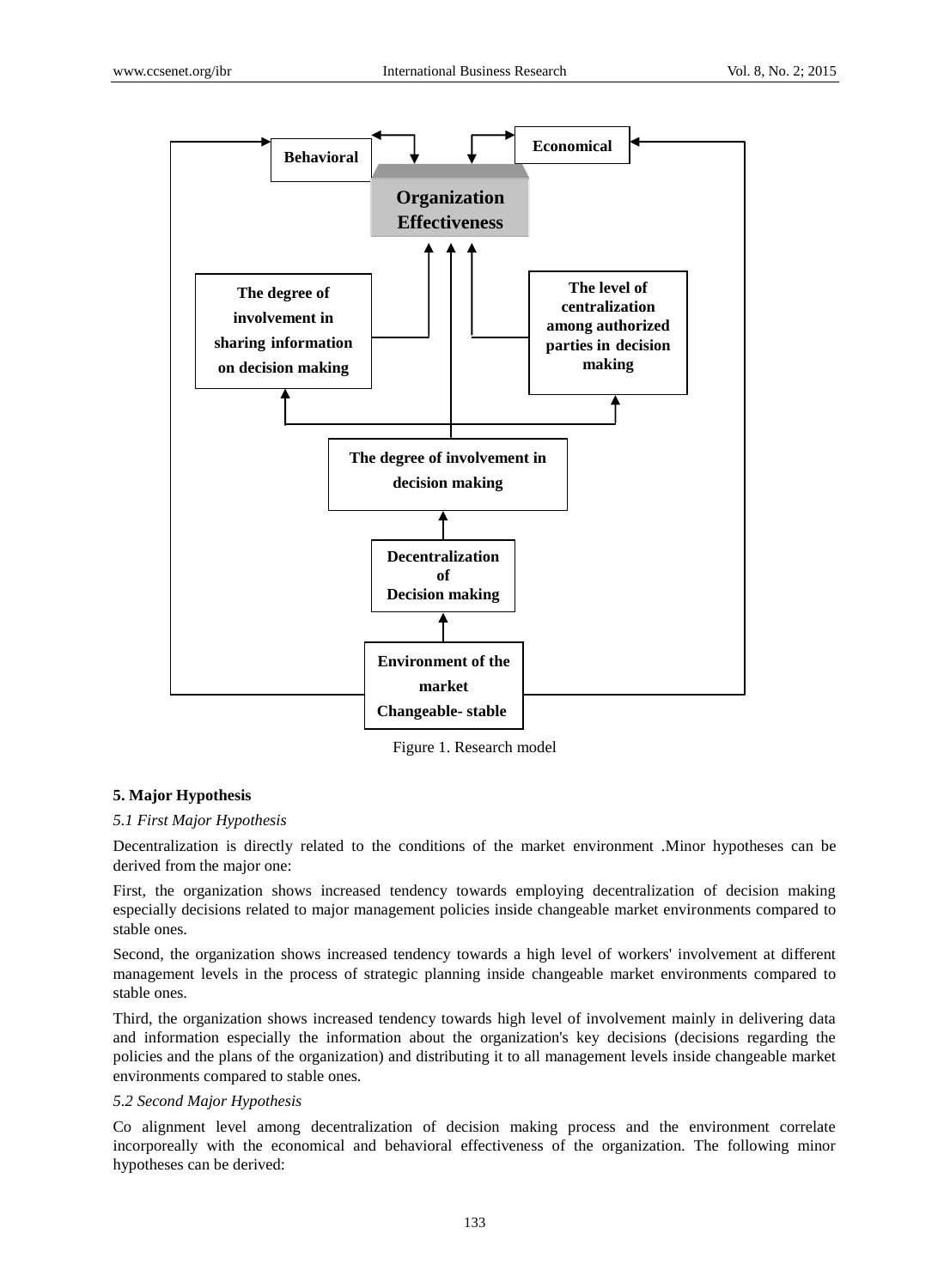First, there is a positive and incorporeal relationship between the effectiveness of the organization and the level of co alignment represented by both the decentralization of management policy decision making and the environment of the market.

Second, there is a positive and incorporeal relationship between the effectiveness of the organization and the level of co alignment presented by both the high involvement of workers in the process of decision making and environment of the market.

Third, there is a positive and incorporeal relationship between the effectiveness of the organization and the level of co alignment represented by both the high degree of involvement in information delivery and distributing it to different management levels and the environment of the market.

The researcher adopted the previous mentioned hypotheses following the contingency theory and other studies mentioned earlier particularly of Burns and Stalker (1961) Lawrence and Lorsch (1967) Negandhi and Reinmann (1972) and Azma and Mansfield (1981). It is worth mention here that the researcher could not find any relevant study conducted in the Arab States.

### **6. Research Sample**

For the purpose of examining the study model and its hypotheses, the sample of the research encompassed a group of Jordanian organizations belonging to the industrial sector. The sample included 30 industrial organizations such as textiles, electricity, electronic industries, food and soda beverage and readymade clothes and other organizations that work in the field of building and construction. The main reason for choosing this sample of industrial organizations is that the study variables would be much clearer once used in industry than those used in other sectors such as services or commerce. In addition, the previous studies have applied the theory on industrial organizations and this study comes to be consistent with related literature using the same population of the study.

After identifying the sample of the study, 106 managers working in major managing directorates such as marketing, production, financing, human resources, planning and monitoring were selected.

The researcher conducted interviews and questionnaires which were distributed to the managers in the targeted organizations. The questions of the study were designed following the study of Negandhi and Reimann (1973) and Boseman and Jones (1974) as the first part of the questionnaire covered general information on the industrial organization such as the type of industry, the products produced, ownership and the number of workers. The second part of the questionnaire included questions on the environment of the market and the level of centralization of decision making where the criteria of Negandhi and Reimann was particularly adopted to design the questions related to the indicators of the organization's behavioral and economical effectiveness. It should be noted that present criteria were already employed in previous studies which reflects a high degree of validity and credibility as they were adopted in studying different organizations in India, Britain, Mexico and the USA. The researcher preferred to adopt the same criteria of the previous studies because he intended to compare the results of the present study with previous ones though there was a time interval between them. The researcher conducted a test on a small group of managers to examine the validity and credibility of the criteria. The questionnaire was also examined and inspected by a group of specialists to define the degree of clarity and reliability of the questions. Alpha coefficient for centralization, effectiveness and environment was calculated and they were 0.43, 0.35 and 0.67 respectively. Also, the correlation matrices were calculated as shown in table below

| Criteria \ correlation coefficient                |      |          |  |
|---------------------------------------------------|------|----------|--|
| Price competitiveness                             |      |          |  |
| Delay in delivering products to consumers         | 0.21 |          |  |
| Availability of alternative products to consumers | 0.32 | $0.15 -$ |  |

Table 1. Correlation matrox for market environment

Table 1 shows that there is a positive correlation between price competitiveness and the delay of delivering products to consumers as it scored (0.05) while there is a negative correlation between the availability of alternative products and the delay of delivering products to consumers, and this relationship is not the same significance. Table 2 shows the correlation matrix of criteria of centralization level in decision making. There are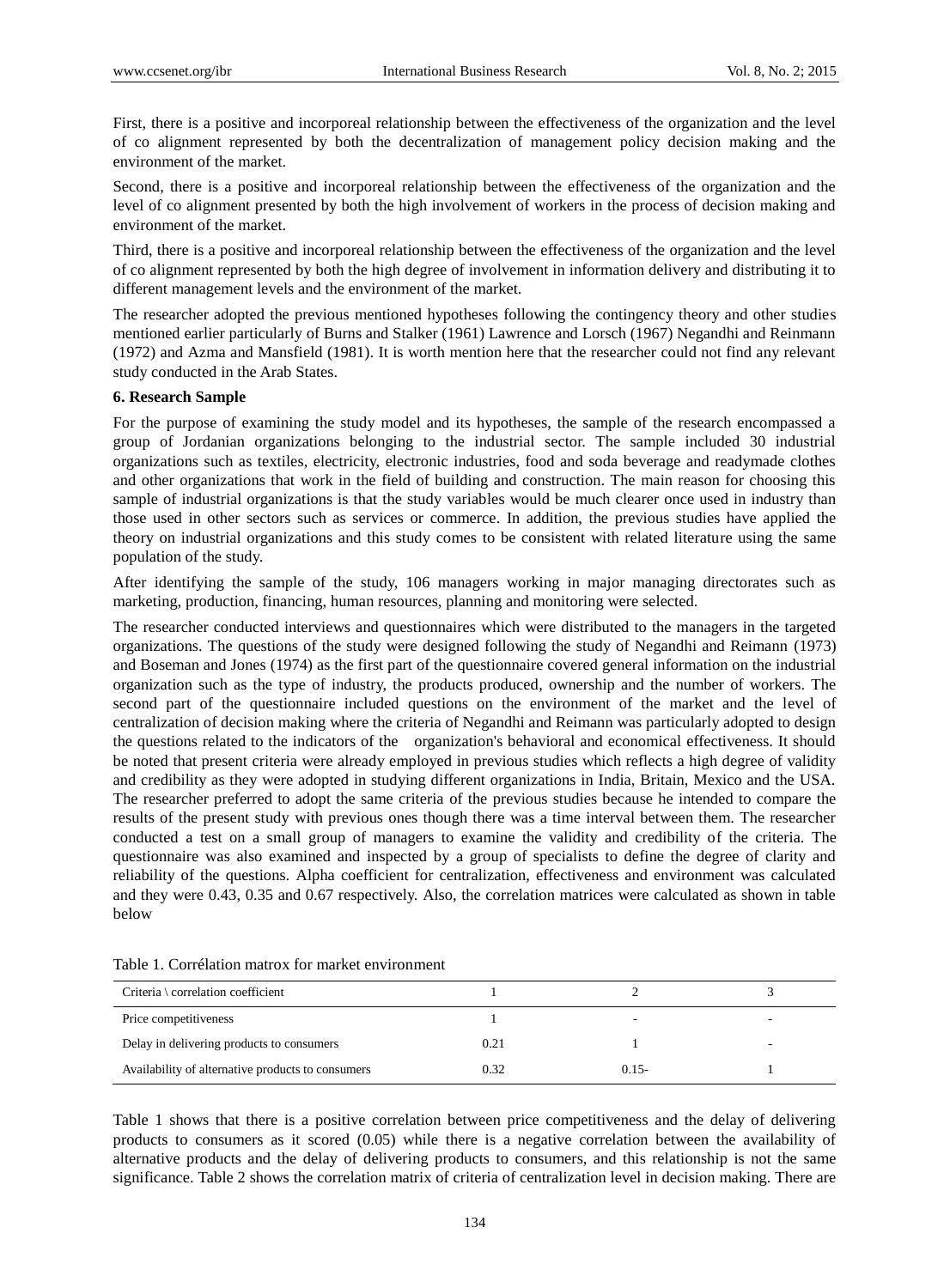a set of negative correlations between the variables of centralized decision-making where correlation level ranges between 0.001 and 0.72 while some of these correlations have significance exceeding the level of 0.05 and some ones have no significance. There are also a set of negative correlations ranging between -0.02 and -0.61 and some ones have no significance, while others represent a level of 0.05 and less.

Table 2. Correlation matrix of centralization of decision-making

| <b>Correlation Coefficients Measures</b>              |          | $\overline{2}$ | 3        | 4       | 5    | 6    |      | 8 |
|-------------------------------------------------------|----------|----------------|----------|---------|------|------|------|---|
| Participation in main policies                        |          |                |          |         |      |      |      |   |
| Decisions on sales policy                             | 0.35     |                |          |         |      |      |      |   |
| Decisions on marketing distributor                    | $0.2 -$  | 0.19           |          |         |      |      |      |   |
| Decisions of determining product quantity and quality | 0.19     | $0.61 -$       | 0.72     |         |      |      |      |   |
| Decisions on planning the level of labor              | 0.41     | 0.06           | 0.005    | 0.3     |      |      |      |   |
| Decisions of appointing managers of senior management | $0.28 -$ | 0.26           | $0.04 -$ | $0.16-$ | 0.38 |      |      |   |
| Decisions of participation in strategic planning      | 0.19     | 0.27           | $0.31 -$ | 0.22    | 0.36 | 0.26 |      |   |
| Decisions of sharing information                      | 0.001    | 0.46           | 0.11     | 0.25    | 0.33 | 0.27 | 0.07 |   |

Table 3 illustrates the correlation matrix of behavioral and economic effectiveness of organizations. There is a group of positive correlations ranging from (0.03) to (0.56), while others have significance of (0.05) or more. There are negative correlations of effectiveness variables, some of which having significance of (0.05) or more.

Table 3. Correlation matrix of the effectiveness of organizations

| <b>Correlation Coefficients Measures</b>                                               |      | 2    | 3    | 4              | 5              | 6    | 7    | 8 |
|----------------------------------------------------------------------------------------|------|------|------|----------------|----------------|------|------|---|
| The ability to maintain efficient labor                                                |      |      |      |                |                |      |      |   |
| Morale and the extent of labor satisfaction                                            | 0.39 | 1    |      |                |                |      |      |   |
| The ability to control turnover and absence                                            | 0.21 | 0.03 |      |                |                |      |      |   |
| The ability to sustain strong relationships between persons in charge<br>and employees | 0.09 | 0.37 | 0.56 | $\overline{1}$ |                |      |      |   |
| The ability to sustain relationships between departments                               | 0.37 | 0.11 | 0.52 | 0.05           | $\overline{1}$ |      |      |   |
| The ability to employ directors of senior management efficiently                       | 0.08 | 0.39 | 0.43 | 0.29           | 0.21           | -1   |      |   |
| The rate of growth in sales                                                            | 0.07 | 0.44 | 0.26 | 0.12           | 0.49           | 0.17 |      |   |
| The rate of return on capital                                                          | 0.31 | 0.53 | 0.25 | 0.19           | 0.16           | 0.11 | 0.06 |   |

## **7. The Results of Research**

The study approved two major steps to illustrate the results. The first is to analyze the initial data of the study variables using frequency distributions and means for the questions of each criteria. The second involved the hypotheses of the study based on some significant statistics indicators, such as Pearson and Spearman correlation coefficient which are successfully used in such studies. These correlations show the relationship between the variables of the study.

## **8. Data Analysis**

Table 4 shows the frequency distribution of director answers concerning market environment. They indicate that Jordan environment is deemed relatively stable. The stability of this indicator is due to the openness of Jordan market and the relative guidance of price policies. The average of the answers to this question was (1.77). In addition, the availability of competing alternatives to the product of the entity was stable too. The mean was (2.24) as well as the extent of delay to provide the product of which answers average was (2.16).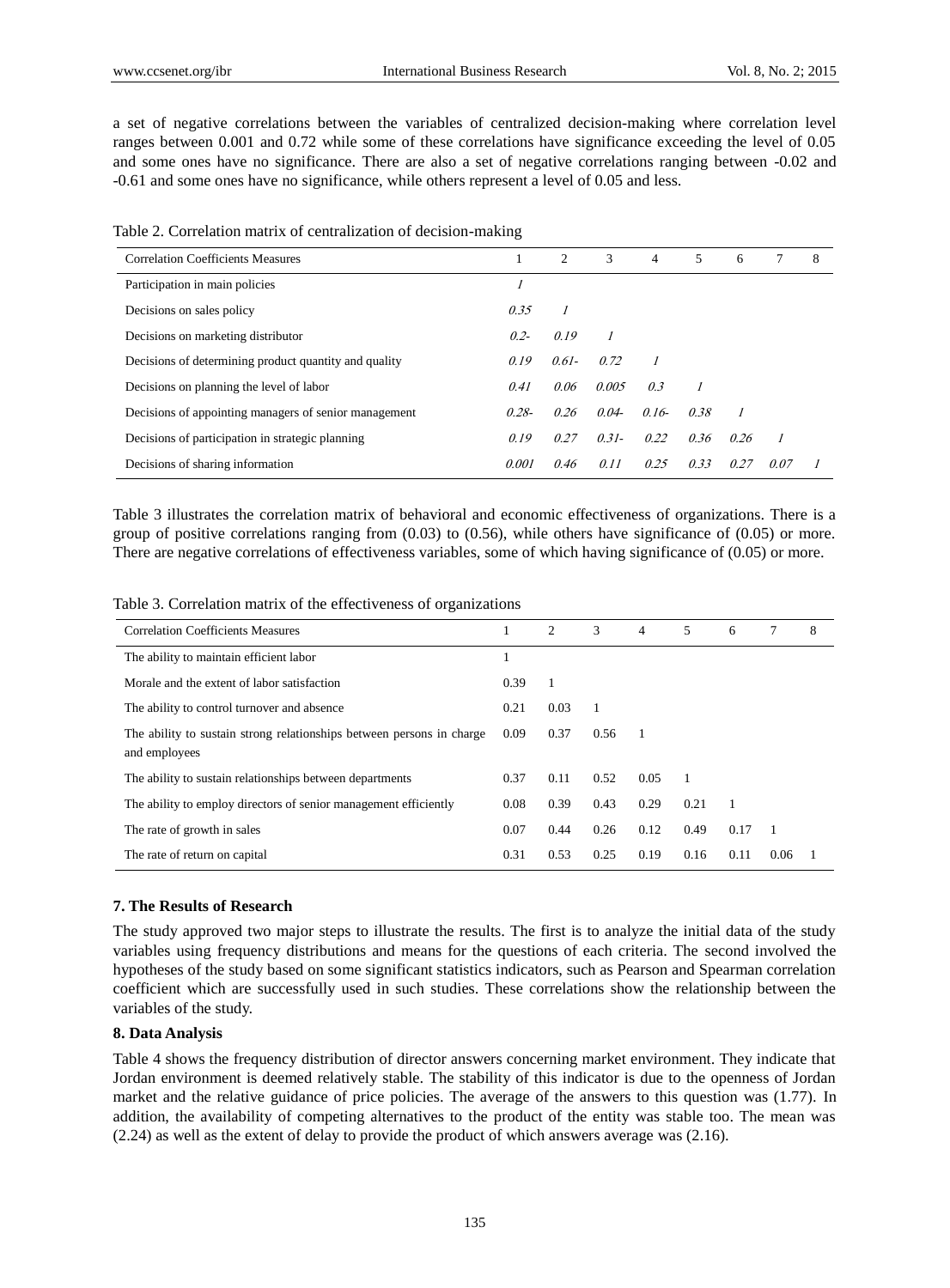| Market Environment                                      | Market Nature      |     |                  |      |                      |    |      |
|---------------------------------------------------------|--------------------|-----|------------------|------|----------------------|----|------|
|                                                         | Fierce competition |     | Category average |      | Possible competition |    |      |
|                                                         | Freq.              | %   | Freq.            | $\%$ | Freq.                | %  |      |
| Price competition                                       | 23                 | 22  | 36               | 34   | 47                   | 44 | 1.77 |
| The extent of delay to provide the product to consumers | 39                 | 37  | 45               | 42   | 22                   | 21 | 2.16 |
| Availability of alternative products                    | 52                 | 49  | 28               | 26   | 26                   | 25 | 2.24 |
| Total                                                   | 114                | 108 | 109              | 102  | 95                   | 90 | 6.17 |
| Mean                                                    | 38                 | 36  | 36.3             | 13.4 | 31.6                 | 30 | 2.05 |

#### Table 4. The frequency distributions of the market environment

Table 4 shows the frequency distribution of director answers concerning the indicators of the centralization of decision-making. The mean was  $(1.88 - 2.79)$  which means that there is high centralization in decision-making especially those related to major management policies, defining the production plan and the appointing the directors of senior and major management directors. The high centralization of Arab directors in general and Jordanian ones in specific is due to socialization were high centralization is exerted on children by parents, family or tribe, the fact which may be involuntary instilled into children to be practiced when they are in charge in positions of power, in addition to the fact that many companies are family ones.

Average participation in strategic decisions and long-term planning (2.14) is also high. This resulted in the poor participation of employees in such decisions and being exclusive to the senior management or other parties. On the other hand, the involvement of the various administrative levels in the information related to decisions was moderate as the mean was (1.88). This low mean may be due to the need of the administrative units for this information in order to perform their activities.

| Centralization indicators                                                    |                                                       |       | Mean  |                                                      |                                                                  |       |       |
|------------------------------------------------------------------------------|-------------------------------------------------------|-------|-------|------------------------------------------------------|------------------------------------------------------------------|-------|-------|
|                                                                              | A committee of<br>directors of various<br>departments |       |       | Director general and<br>major department<br>director | Director general and<br>another party form<br>outside the entity |       |       |
| Decisions of major management policies                                       | 11                                                    | 10    | 66    | 63                                                   | 29                                                               | 27    | 2.17  |
| Decisions of sales policies                                                  | 26                                                    | 25    | 39    | 37                                                   | 41                                                               | 38    | 2.14  |
| Decisions of marketing and production                                        | 14                                                    | 13    | 57    | .54                                                  | 35                                                               | 33    | 2.20  |
| Decisions of determining production quantity and<br>quality                  | 19                                                    | 18    | 43    | 41                                                   | 44                                                               | 41    | 2.24  |
| Decisions of planning policies                                               | 30                                                    | 28    | 37    | 35                                                   | 39                                                               | 37    | 2.08  |
| Decisions<br>appointing<br>of<br>senior<br>management<br>directors           | 6                                                     | 6     | 10    | 9                                                    | 90                                                               | 85    | 2.79  |
| Decisions of information<br>sharing between the<br>various management levels | 46                                                    | 44    | 27    | 25                                                   | 33                                                               | 31    | 1.88  |
| Decisions of participation on strategic planning                             | 28                                                    | 26    | 35    | 33                                                   | 47                                                               | 41    | 2.24  |
| Total                                                                        | 180                                                   | 170   | 314   | 297                                                  | 254                                                              | 277   | 17.64 |
| Mean                                                                         | 22.5                                                  | 21.25 | 39.25 | 37.17                                                | 44.25                                                            | 41.63 | 2.20  |

Table 5. Frequency distributions of centralization indicators

As to the effectiveness of the organization in both behavioral and economic respects, they were illustrated in Table 6 indicating that there is relative cooperation in behavioral and economic effectiveness of the organization. The answers of directors show that the ability of the organization to maintain efficient labor and to keep strong relationships amongst the departments thereof was relatively high, where the mean of director answers is (1.42 – 1.69). The indicator of economic effectiveness was consistent with these indicators. The mean of the growth of sales and the return on capital was (1.32) and (1.84), respectively. Meanwhile the behavioral effectiveness of the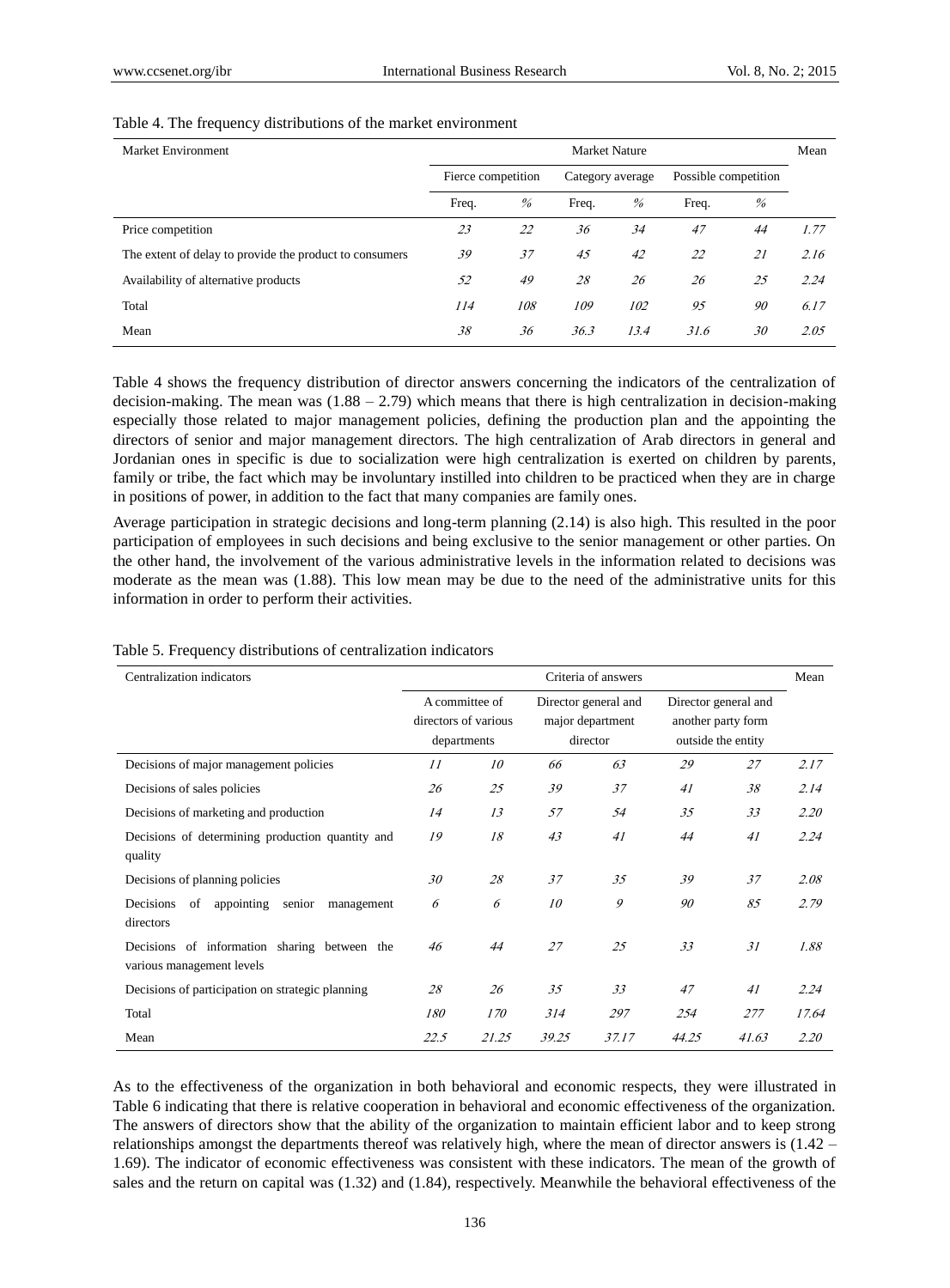organization was low, and so was the ability of the organization to sustain morale of labor, appointing efficient directors and decreasing work and absence turnover. In general, the indicators of behavioral effectiveness were inconsistent to each other due to the variation in interest of the departments in Jordanian economic organizations in the concerned staff, as is obvious in return on capital which is relatively low due to the nature of economic philosophy adopted by the management of organizations that highly affects the trends of the sample organizations.

|  |  |  | Table 6. Frequency distributions of the indicators of behavioral and economic effectiveness |
|--|--|--|---------------------------------------------------------------------------------------------|
|  |  |  |                                                                                             |

| Effectiveness indicators                                                               |                |      | Mean  |                          |       |      |      |
|----------------------------------------------------------------------------------------|----------------|------|-------|--------------------------|-------|------|------|
|                                                                                        | $\overline{I}$ |      |       | $\overline{\mathcal{L}}$ | 3     |      |      |
|                                                                                        | Freq.          | $\%$ | Freq. | $\%$                     | Freq. | $\%$ |      |
| The ability to maintain efficient labor                                                | 77             | 73   | 13    | 12                       | 16    | 15   | 1.42 |
| Morale and the extent of labor satisfaction                                            | 35             | 33   | 26    | 25                       | 45    | 42   | 2.09 |
| The ability to sustain strong relationships between persons in<br>charge and employees | 46             | 43   | 22    | 21                       | 38    | 36   | 1.92 |
| The ability to control turnover and absence                                            | 48             | 46   | 29    | 27                       | 39    | 37   | 2.20 |
| The ability to sustain relationships between departments                               | 59             | 56   | 21    | 20                       | 26    | 24   | 1.69 |
| The ability to employ directors of senior management<br>efficiently                    | 32             | 30   | 33    | 31                       | 31    | 29   | 1.80 |
| The rate of growth in sales                                                            | 83             | 78   | 12    | 11                       | 11    | 10   | 1.32 |
| The rate of return on capital                                                          | 43             | 41   | 37    | 35                       | 16    | 24   | 1.84 |
| Total                                                                                  | 423            | 400  | 193   | 18                       | 232   | 217  | 4.28 |
| Mean                                                                                   | 52.8           | 50   | 24.1  | 22.7                     | 29    | 27.1 | 1.7  |

## **9. Test of Hypotheses**

Pearson correlation coefficient was calculated by measuring the strength of relationship between centralization and market environment of Jordan, noting that the study supposed that there is inverse relationship between the level of centralization and market environment. The more the environment is stable, the more the organization trends towards centralization are, and vice versa. Table 7 shows Pearson Correlation Coefficient and significance test concerning the environment and centralization. The said table indicates that there is a strong direct relation between the level of decision centralization and market environment. This relation was significance level (0.59) which indicates that the increase in the level of centralization in decision making related to the major management policies and others when the organization encounters high-changing market environment. Through the field observation of the researcher, it is obvious that such a relation may be true in the industrial organizations due to most of them being family ones.

Table 7. The relation between centralization and market environment

| Indicators of centralization          | Market environment |
|---------------------------------------|--------------------|
| Centralization of decisions           | 0.59               |
| Decision sharing                      | $-0.06$            |
| Participation in information division | $-0.33$            |
| Total centralization indicator        | 0.21               |

As to practical respect, this relation indicates the weakness of the ability of the organizations being studied to change their organizational structure to be consistent with the nature of market environment they are experiencing. This result does not correlate with the method of Contingency Theory stating the increase of decentralization in the changing environment which was supported by its leading pioneers such as Burns and Stalker (1961) and Lawrence and Lorsch (1967) as well as does not support the current hypothesis of research.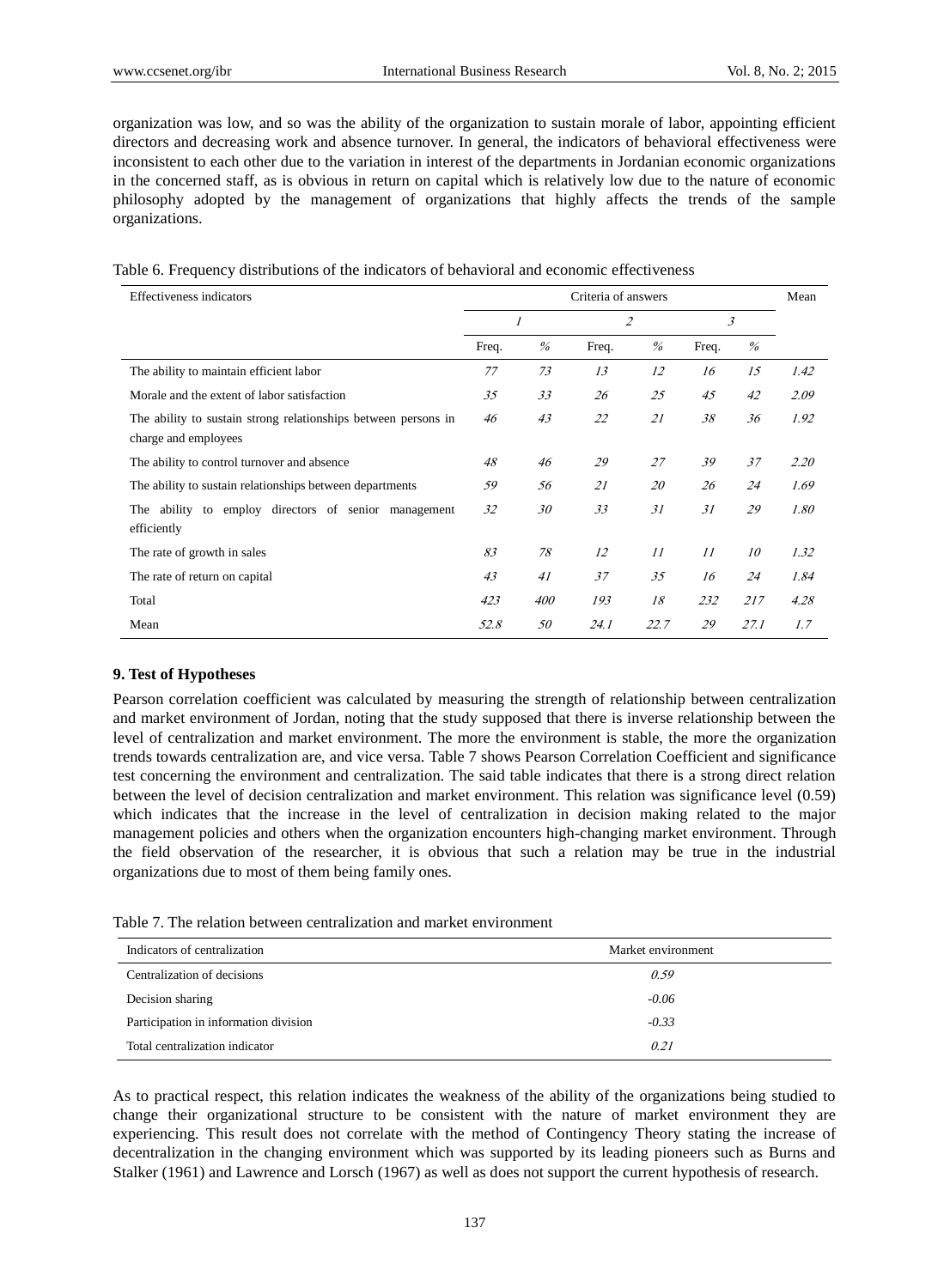|                                       | Effectiveness of the organization |          |                            |  |  |  |  |
|---------------------------------------|-----------------------------------|----------|----------------------------|--|--|--|--|
| Indicators of centralization          | <b>Behavioral</b>                 | Economic | <b>Total Effectiveness</b> |  |  |  |  |
| Centralization of decisions           | 0.26                              | $-0.33$  | 0.35                       |  |  |  |  |
| Decision sharing                      | $-0.17$                           | 0.22     | 0.25                       |  |  |  |  |
| Participation in information division | $-0.37$                           | 0.43     | 0.18                       |  |  |  |  |
| Total centralization indicator        | $-0.33$                           | 0.21     | 0.29                       |  |  |  |  |

#### Table 8. The relation between decentralization and the effectiveness of the organization

Sample size = 70 directors.

Table 8 indicates the increase in total effectiveness of the organization while tending to high centralization in decision making, but the relation between centralization and behavioral centralization was negative (correlation coefficient = -0.33, significance 0.01). when considering the relations between sub-indicators of centralization and the behavioral and economic effectiveness, it is found that there is a significant positive correlation between the power of decision making and the behavioral effectiveness (correlation coefficient  $= 0.29$  significance 0.01). As to the relation between participation in decision making and the economic effectiveness and some of these correlations is not significant particularly the correlation between participation and economic effectiveness. There is a negative correlation between participation in information division and participation in information with the behavioral effectiveness, indicating the increase in the effectiveness of the organization in achieving its goals related to decreasing the rate of turnover and absence, raising morale of workers, maintaining a strong relationship amongst colleagues, directors and departments when increasing participation in decisions and dividing information between the various levels of management. For the purpose of testing adaptation hypotheses indicated previous part of this study, Spearman rank correlation coefficient of the two samples was calculated.

As to the relationship between the indicators of centralization and effectiveness, as shown in Table (9), the study supposed there is a significant correlation between co-alignment of decentralization with environment and the effectiveness of the organization, and by considering Table 9, it was found that there is a significant positive relationship between total centralization indicator and total effectiveness (correlation coefficient = 0.38, significance 0.01) under the stable environment and there is a non-significant negative correlation (-0.19) between the effectiveness of the organization and the total centralization indicator under the changing market environment. This supports the major hypothesis of the research of contingent co-alignment between the degree of centralization and effectiveness under the various market circumstances. This relationship means that the total tendency of organizations working in dynamic changing environments is increased towards decentralization in decision making, leading to increasing their total effectiveness in achieving their goals while the organizations working in stable environment tend to increase the centralization of decision making to achieve their goals. This result in its content correlates with the Contingency Theory and studies of Lawrence and Lorch (1967) and Burns and Stalker (1961) as well as partially correlates with the studies of Negandhi and Reiman (1972) in India and Boseman and Jones (1974) in Mexico.

|             |  |  | Table 9. The relationship between centralization and effectiveness under the changing and stable market |  |  |  |  |
|-------------|--|--|---------------------------------------------------------------------------------------------------------|--|--|--|--|
| environment |  |  |                                                                                                         |  |  |  |  |

| Centralized Indicators                |                                    | Stable market environment<br>$Sample = 40$ directors |                        | Changing market environment<br>$Sample = 30$ directors |                           |                        |  |
|---------------------------------------|------------------------------------|------------------------------------------------------|------------------------|--------------------------------------------------------|---------------------------|------------------------|--|
|                                       | <b>Behavioral</b><br>effectiveness | Economic<br>effectiveness                            | Total<br>effectiveness | <b>Behavioral</b><br>effectiveness                     | Economic<br>effectiveness | Total<br>effectiveness |  |
| Centralization of decisions           | 0.25                               | 0.16                                                 | 0.37                   | 0.04                                                   | 0.48                      | $0.32 -$               |  |
| Participation in decisions            | $0.31 -$                           | 0.56                                                 | 0.23                   | $0.19-$                                                | 0.37                      | 0.26                   |  |
| Participation in information division | $0.21 -$                           | 0.41                                                 | 0.36                   | $0.27 -$                                               | $0.05 -$                  | 0.31                   |  |
| Total centralization                  | $0.17-$                            | .0.21                                                | 0.38                   | $0.46-$                                                | 0.11                      | $0.19-$                |  |

Size of 1st sample = 40 directors, size of 2nd sample – 30 directors.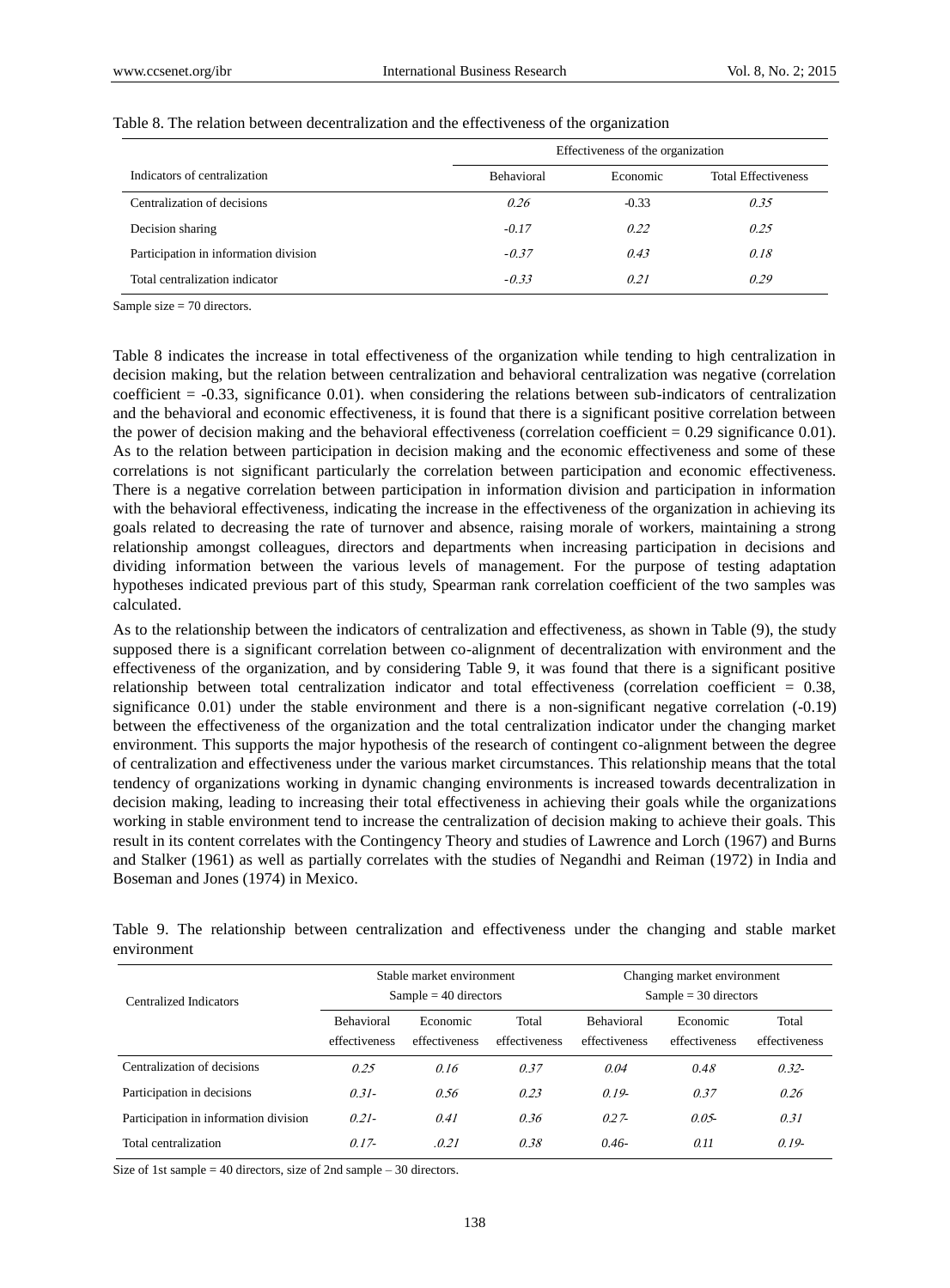The hypothesis of the first sub-study indicated a strong relationship between alignment of the relationship of major decision centralization and environment with the effectiveness of the organization. By testing the correlation coefficients mentioned in the table above, it was found that there is a positive correlation between the degree of decision centralization and the total effectiveness of the organization in light of the stable circumstances of market environment, and a negative correlation concerning the same relationship in the changing environment, supporting the hypothesis of the indicated study. Table 9 shows that there a positive relationship between the degree of decision centralization and the behavioral and economic effectiveness. The correlation coefficient between economic effectiveness and the degree of decision centralization was insignificant. Consequently, the trend of these relationships indicates that the organizations tend to centralize decision making in the stable market environments to increase their behavioral and economic effectiveness, while under the changing circumstances of market environment, the relationship between the indicator of behavioral effectiveness and the degree of centralization was weak and insignificant, and the relationship between the economic effectiveness and the degree of centralization was strong, positive and significant, where this relationship indicates that the organizations working in changing market environment tend to increase the degree of centralized decision making to increase its effectiveness. Such an interpretation is deemed acceptable under Jordan environment characterized with openness. This result does not correlate with the results of previous studies specially Negandhi and Reimann (1972) and Boseman and Jones (1974) while partially correlates with Azma and Mansfield (1981) in UK Wales which refused the core of Contingency method indicating that it is an inaccurate method.

The study also supposed that there is a relationship between participation in decision making and effectiveness under the changing and stable market environment. The results shown in Table 9 indicate that this relationship has been partially proven regarding the changing environment, and more specifically the study indicated that there is a positive relationship between participation in decision making and effectiveness. Although this relationship is insignificant, it indicates that the organizations facing stable market environment tend to reduce the degree of workers participation in decision making in the manner that leads to increasing its effectiveness but this fact has not appeared in measuring the relationship between participation and behavioral effectiveness where correlation was negative and significant at level of (0.05). this relationship indicates the decrease in the effectiveness of the organization when increasing the degree of participation in decision making under the stable market environment and the relationship between participation and the economic effectiveness was positive, relatively high and significant of (0.001) which supports the position of the study hypothesis and also relatively supports the study of Negandhi and Reimann (1972).

When observing the relationships of the organizations working in a changing market environment, it was found that there is a significant positive correlation between the degree of participation in decision making and economic effectiveness, and a negative correlation between the first indicator and the behavioral effectiveness (-0.19) but this correlation is insignificant which proves that this hypothesis was partially assigned by economic effectiveness and the degree of participation under the stable environment and the relationship between participation and behavioral effectiveness in the changing environment.

The final hypothesis of the study indicated that there is a relationship between the degree of participation in information and effectiveness under the circumstances of the changing and stable market environment. The results of correlation analysis supported this relationship through a positive significant correlation of (0.36) for the stable environment, and a positive correlation of (0.31) for the changing environment. This relation proves that the degree of participation in decision making is related to the organization effectiveness according to the indicators of environment in which the organization works, the fact that supports the core of the studies: Burns and Stalker (1961) Lawrence and Lorsch (1967) and partially Negandhi and Reimann (1972).

Table 10 provides a summary of the results of the study hypothesis. It was found that there are two hypotheses that were completely proved and three that are partially proved by the relationship between the behavioral and economic effectiveness of the organization with the three indicators of centralization.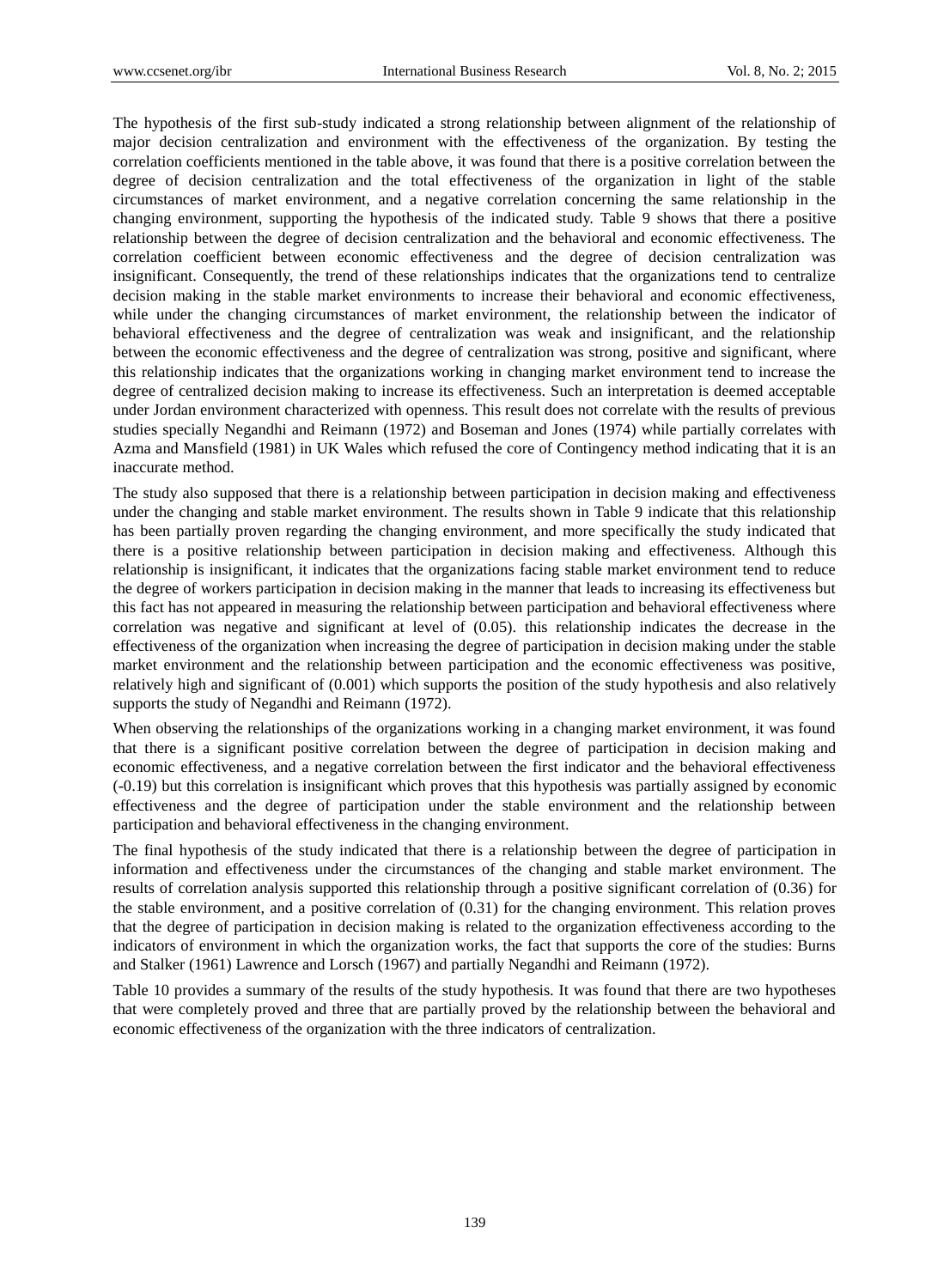| Hypothesis               | Relationship between environment, centralization and effectiveness                                                                                                               | Result of test              |
|--------------------------|----------------------------------------------------------------------------------------------------------------------------------------------------------------------------------|-----------------------------|
| 1st major hypothesis / 1 | The relationship between the degree of centralization in decisions and<br>market environment                                                                                     | Hypothesis not proved       |
| 1st major hypothesis / 2 | The relationship between participation in decisions and market environment                                                                                                       | Hypothesis partially proved |
| 1st major hypothesis / 3 | The relationship between sharing information and market environment                                                                                                              | Hypothesis proved           |
| 2nd major hypothesis / 1 | The relationship between organization effectiveness and organizational<br>adaptation of the relationship between the degree of decision centralization<br>and market environment | Hypothesis proved           |
| 2nd major hypothesis / 2 | The relationship between organization effectiveness and organizational<br>adaptation of the relationship between the participation of workers and<br>market environment          | Hypothesis partially proved |
| 2nd major hypothesis / 3 | The relationship between organization effectiveness and organizational<br>adaptation of the relationship between sharing workers in information and<br>market environment        | Hypothesis partially proved |

Table 10. The results of testing the hypotheses of research

This indicates that the core of Contingency Theory can be valid and applicable in the circumstances of cultural and economic variation, the degree of technological development and the political philosophy that distinguishes the developing countries from the developed ones. However, this research supports the contradiction between the results of this study and the previous ones regarding the partial relationships between centralization and the indicators behavioral and economic effectiveness of the organization. This may lead to supporting the conclusion reported by Negandhi and Reimann (1972) in a study of the Indian organizations which proves that contingency method needs adjustment when applied in the developing countries, where this adjustment takes the cultural and economic factors of the developing countries into consideration.

## **10. Results**

This study targeted testing contingency relationship between effectiveness – market environment and centralization of decision making. The results illustrated that contingency method concerning studying this relationship is valid to some extent by proving some hypotheses of the research. This proves that the market environment decision makers recognizing whether stable or changing increases the effectiveness of its organizations in achieving their goals. This is performed by determining the extent of the centralization of decision making based on the type of environment as the degree of authorization determines the ability of decision makers to practice the effectiveness of coordination and control upon the activities of the organization and trying to reconcile these activities to serve the goals of the organization.

This research concluded that there are some contradictions and differences between its current results and the results of previous studies, particularly Azma and Mansfield (1981) in South Wales/UK, which requires reconsideration in Contingency Theory and trying to set a reconciling formulation that makes it appropriate for the current status of environment and observing the ecology and culture factors of both developing and developed countries.

### **11. Recommendations**

By the relative proof of research hypotheses, the study recommends increasing the awareness of directors to the circumstances of market environment they are working in so that the decisions related to the administrative structure and the other organizational operations are consistent with those circumstances, since the organizations of the study significantly contribute in GNP of Jordan.

This study also recommends the importance of expanding the range of applying Contingency Theory in other experimental studies involving the market environment of Jordan as well as the environment of the Arab World in order to illustrate the impact of cultural and economic factors distinguishing those countries for others, as this helps enroot the idea of Contingency Theory and enrich the research literature of studying organizations.

# **References**

|        | Azma, M., & Roger, M. (1981). Market conditions centralization and organizational effectiveness contingency |       |                  |          |           |              |
|--------|-------------------------------------------------------------------------------------------------------------|-------|------------------|----------|-----------|--------------|
| theory | reconsidered.                                                                                               | Human | <b>Relations</b> | Journal. | $34(2)$ , | $157 - 168.$ |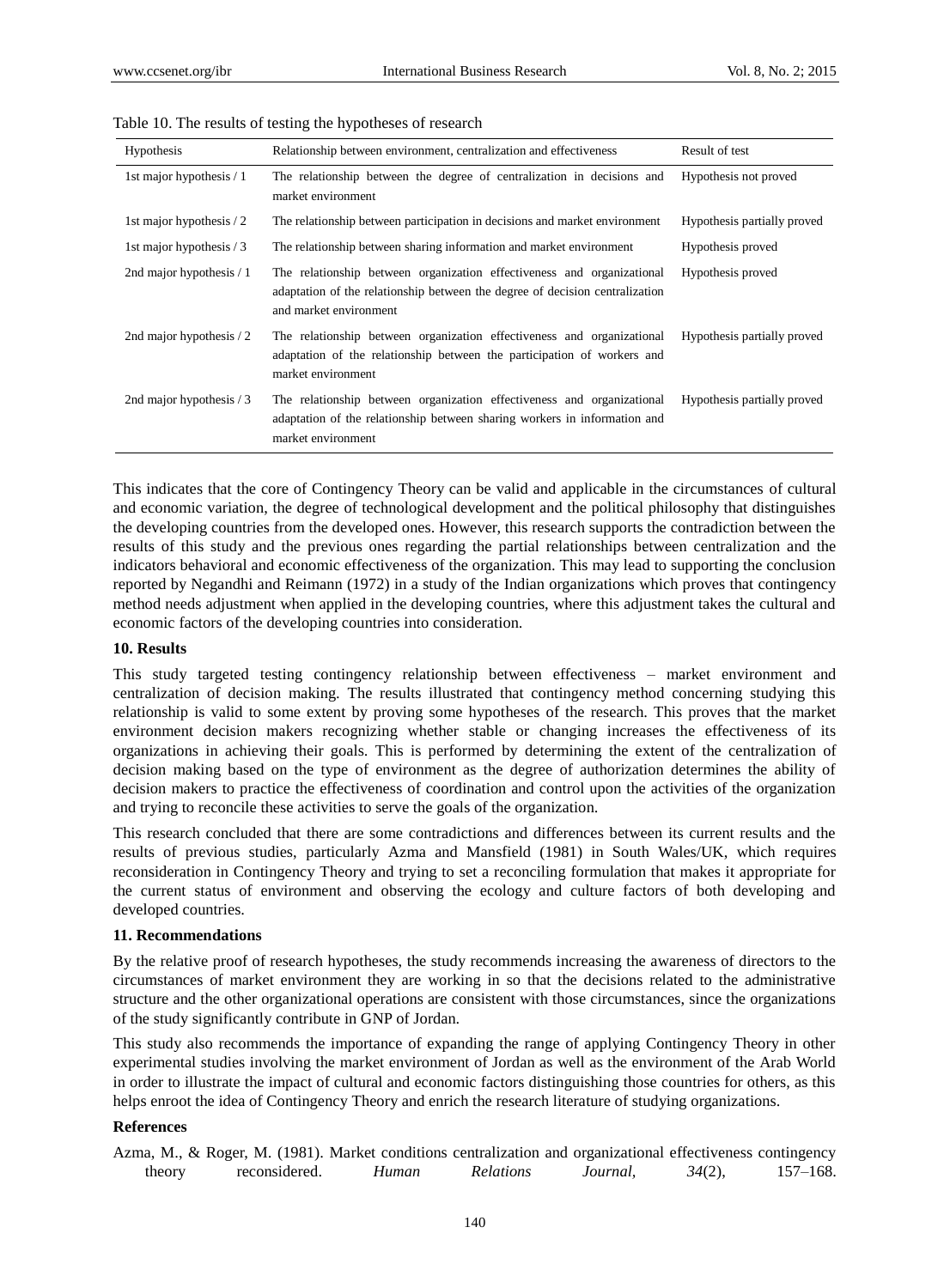http://dx.doi.org/10.1177/001872678103400205

- Bennis, A. G. (1966). *The concept of organizational health in W.G Bennis: Changing organization*. New York: McGraw Hill.
- Blau, P. M. (1967). *Exchange and power in social life*. New York: Wiley.
- Bosemen, F. G., & Jones, R. E. (n.d.). Market conditions, decentralization and organizational effectiveness. *Human Relations Journal, 27*(7), 665–676.
- Burns, F., & Stalker, G. W. (1961). *The management of Innovation*. London: Tavistok.
- Camppell, J. P. (1977). On the Nature of Organizational effectiveness. In P. S. Goodman & J. M. Pennings (Eds.), *New perspectives on organizational effectiveness*. San Francisco: JosseyBass.
- Child, J. (1975). Managerial and organizational factors associated with company performance. *Journal of Management Studies, 11*(1), 175–189.
- Child, J. (1977). *Organizations, structure and processes*. H.J: prentic- Hall.
- Child, J. (1984). *Organization a guide to problems and practice*. London: Harper and Row. http://dx.doi.org/10.4135/9781446280348
- Dill, N. K. (1958). Environment as an influence on managerial autonomy. *Administrative Science Quarterly, 2*, 409–443. http://dx.doi.org/10.2307/2390794
- Duncan, R. (1972). Characteristics of organizational environment and perceived environmental uncertainty. *Administrative science Quarterly, 17,* 313–327. http://dx.doi.org/10.2307/2392145
- Emerson, R. K. (1962). Power-dependence relations. *American Sociological Review, 27*, 31–40. http://dx.doi.org/10.2307/2089716
- Emery, F. E., & Trist, E. L. (1965). The causal texture of organizational environments. *Human Relations Journal, 18*(1), 21–32. http://dx.doi.org/10.1177/001872676501800103
- Etzioni, A. (1972). *The structuring of organizations: A synthesis of the research*. N.J: Prentice.
- Etzioni, A. A. (1964). *Modern organization*. New Jersey: DrenticHill.
- Hall, R. H. (1977). *Organization: Structure and processes* (2nd ed.). Englwood Cliffs, H.J: Prentice-Hall.
- Heg, et al. (1972). A contingency theory of organizations: Re-examined in the context of developing country. *Academy of management Journal, 15*, 137–146. http://dx.doi.org/10.2307/254904
- Lawewnce, P. R., & Lorsch, J. W. (1967). *Organization and environment*. Cambridge Mass: Harvard University Press.
- Mansfield, K. (1986). *Company strategy and organizational Design*. London: Croom Helm.
- Miles, R. H. (1980). *Macro organizational behavior*. Santa Monica: Cal Goodyear.
- Negandhi, A. R., & Prasad. (1971). *Comparative management*. John Wiley and sons, Inc.
- Negandhi, A. R., & Reimann, B. C. (1973). Task environment, decentralization and organizational effectiveness. *Human Relations Journal, 26*, 203–214. http://dx.doi.org/10.1177/001872677302600206
- Pennings, J. M. (1975). The relevance of the structural contingency model for organizational effectiveness. *Administrative Science Quarterly, 20*, 393–410. http://dx.doi.org/10.2307/2391999
- Pfeffer, J., & Leblebici, H. (1973). The effect of competition on some dimension of organizational structure. *Social Forces, 52*, 268–279. http://dx.doi.org/10.1093/sf/52.2.268
- Reeley, M. (1978). A social justice approach to organizational evaluation. *Administrative Sciences Quarterly, 22*, 272–292.
- Reimann, B. C. (1976). Task environment and decentralization: A cross-national replication. *Human Relations, 27*(7), 684.
- Streers, R. M. (1977). *Organizational effectiveness: A behavioral view*. Santa Monica: Good year press.
- Thompson, J. D. (1967). *Organization in Action*. New York: McGraw-Hill.
- Weber. (1947). *The theory of social and economic organization*. Fair Lawn: Oxford university press.